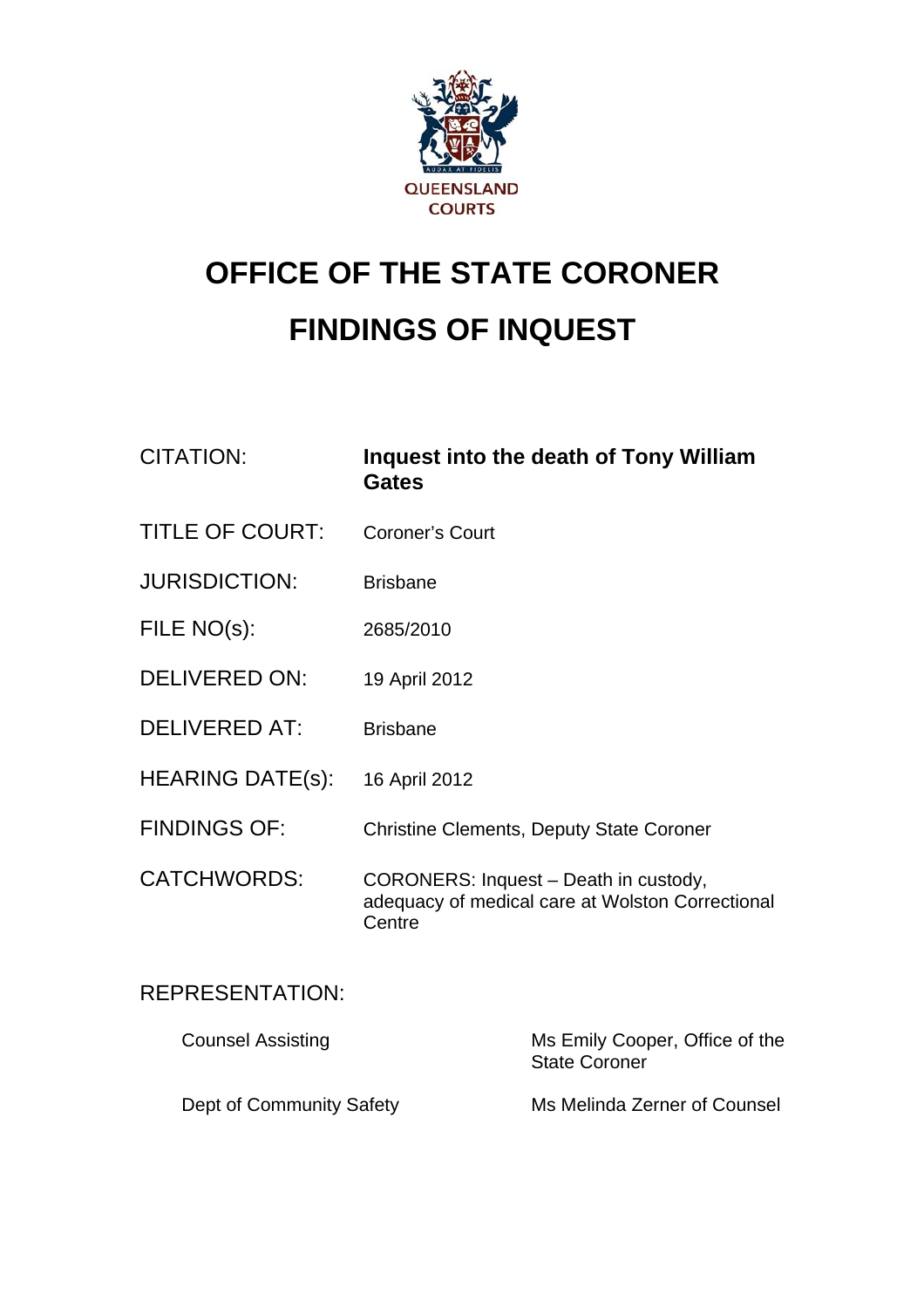## *Introduction*

- 1. Tony William Gates was born on the 24 January 1968. He died overnight between the 5 and 6 August 2010 in Cell 2, Unit R2-D, at the Wolston Correctional Centre at Wacol in Queensland. He was 42 years of age at the time of his death.
- 2. Usually Mr Gates worked as a forklift driver, but at the time of his death, he was being detained in custody, serving a five year term of imprisonment. The period of incarceration commenced on the 13 March 2009 when he was sentenced by the District Court. His death was mandatorily reportable to the State Coroner, irrespective of the circumstances or cause of his death.<sup>[1](#page-1-0)</sup>
- 3. Section 27 of the *Coroners Act 2003* states:
- 4. The coroner investigating a death must hold an inquest if
	- (1) the coroner considers the death is  $$ 
		- i. a death in custody.
- 5. I accept the evidence before this inquest that Mr Gates' death was a death in custody. In accordance with the requirements of the Coroners Act, this inquest has reviewed the circumstances leading to the death to enable findings to be made determining –
	- who the deceased person is:
	- how the person died;
	- when the person died:
	- where the person died, and whether this was in Queensland; and
	- what caused the person to die. $^2$  $^2$
- 6. Investigations were undertaken at the direction of the coroner by the Specialist Corrective Services Investigation Unit as part of the Queensland Police Service. The report of Detective Sergeant Beattie was tendered to this inquest and he gave oral evidence.
- 7. Statements from correctional officers, medical personnel, police officers, the next of kin and former prisoners have been tendered, together with photos and other exhibits including an independent medical review arranged by the coroner's office.
- 8. Upon the report of the death, the deceased man was identified as Tony William Gates by a supervisor at the Wolston Correctional Centre. Ian Fairweather had known Mr Gates for a period of one year prior to his death. I accept that identification.
- 9. Mr Gates' next of kin is his mother, Elaine Gates. She was informed of her son's death and provided her statement on the 17 February 2011. In relation to her son's previous medical history, she recalled his habit of sucking on antacids such as Quick-Eze or Rennie's throughout his

 $\overline{a}$ 

<span id="page-1-0"></span><sup>1</sup> Section 10, *Coroners Act 2003*

<sup>2</sup> Section 45, *Coroners Act 2003*

<span id="page-1-1"></span>Findings of the inquest into the death of Tony William Gates 1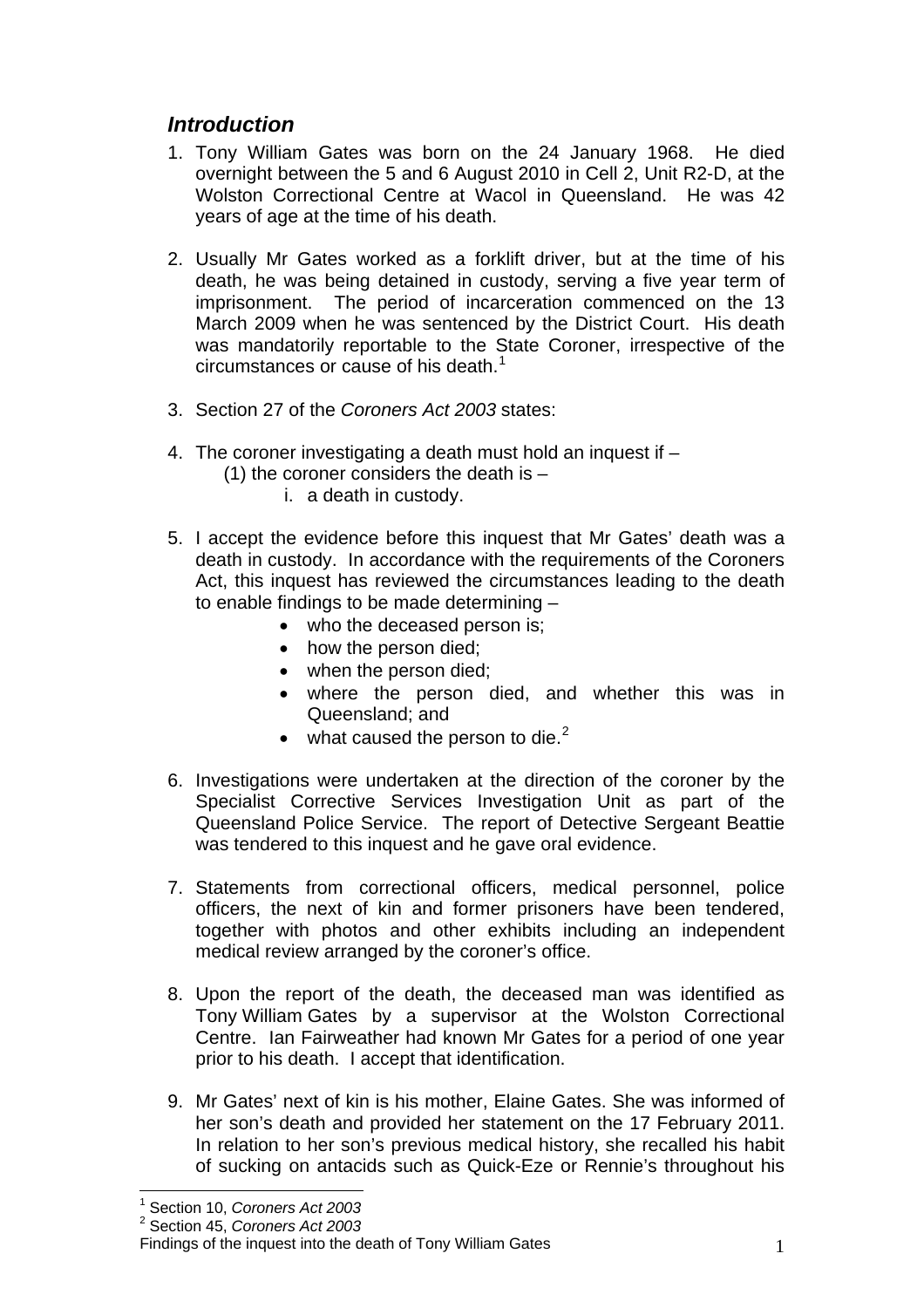adult life due to apparent indigestion or heartburn. She was unaware he had pursued medical review or advice or treatment for these symptoms. She stated her son was a heavy smoker and she was also aware he used illicit drugs over many years. She was aware of some cardiac history in the family. The last time she saw her son was when he was incarcerated around Easter 2007.

## *Events leading to the discovery of Mr Gates' demise*

- 10. The precise timing of events leading to the discovery that Tony Gates had died in his cell is uncertain. However, variation in the records is only to a minor extent on the night of 5 August 2010 and the early hours of 6 August 2010. Mr Gates occupied Cell 2 in the upstairs residential 2-D unit. There were five other inmates in that unit.
- 11. In broad terms, inmates were locked into their residential unit between 18:20 and 18:40 on the evening of 5 August 2010. The first head count of the evening occurred around 20:10 over approximately 25 minutes. The procedure involved a Correctional Services Officer looking into each cell through the perspex window and, with the aid of a torch, 'sighting' each prisoner to ascertain apparent wellness. Obviously the extent of examination and the level of information regarding an inmate's wellbeing gathered by such an observation is limited, but must be balanced by considerations of not unduly disturbing the inmates overnight as well as considerations of security.
- 12. Nothing of concern was observed or recorded by the officers during the first head count after lockdown.
- 13. A second head count was recorded to commence at about 22:15 and was completed within about 16 minutes with no concerns noted or recorded.
- 14. The third head count of the evening commenced shortly after midnight and a code blue, declaring a medical emergency, was recorded some time between eight and 13 minutes after midnight.
- 15. Correctional Services Officer Aron Mason shone his torch into Mr Gates' cell and noted his bed was not occupied. This was not a cause for immediate concern and he proceeded to the communal bathroom area and checked that area before returning to Mr Gates' cell. It was then he observed Mr Gates lying naked on the cell floor. The cell door was closed but not locked. There was no response from Mr Gates to verbal prompts and Officer Mason alerted his colleagues before entering the cell. A nudge of his foot did not elicit a response. He observed Mr Gates' feet were blue.
- 16. The supervising officer, Ian Fairweather entered the cell and he checked for a pulse. There was none. A code blue had been called by Officer Blom and within a very short time, Registered Nurse Diane Tapsell attended upon Mr Gates in the cell.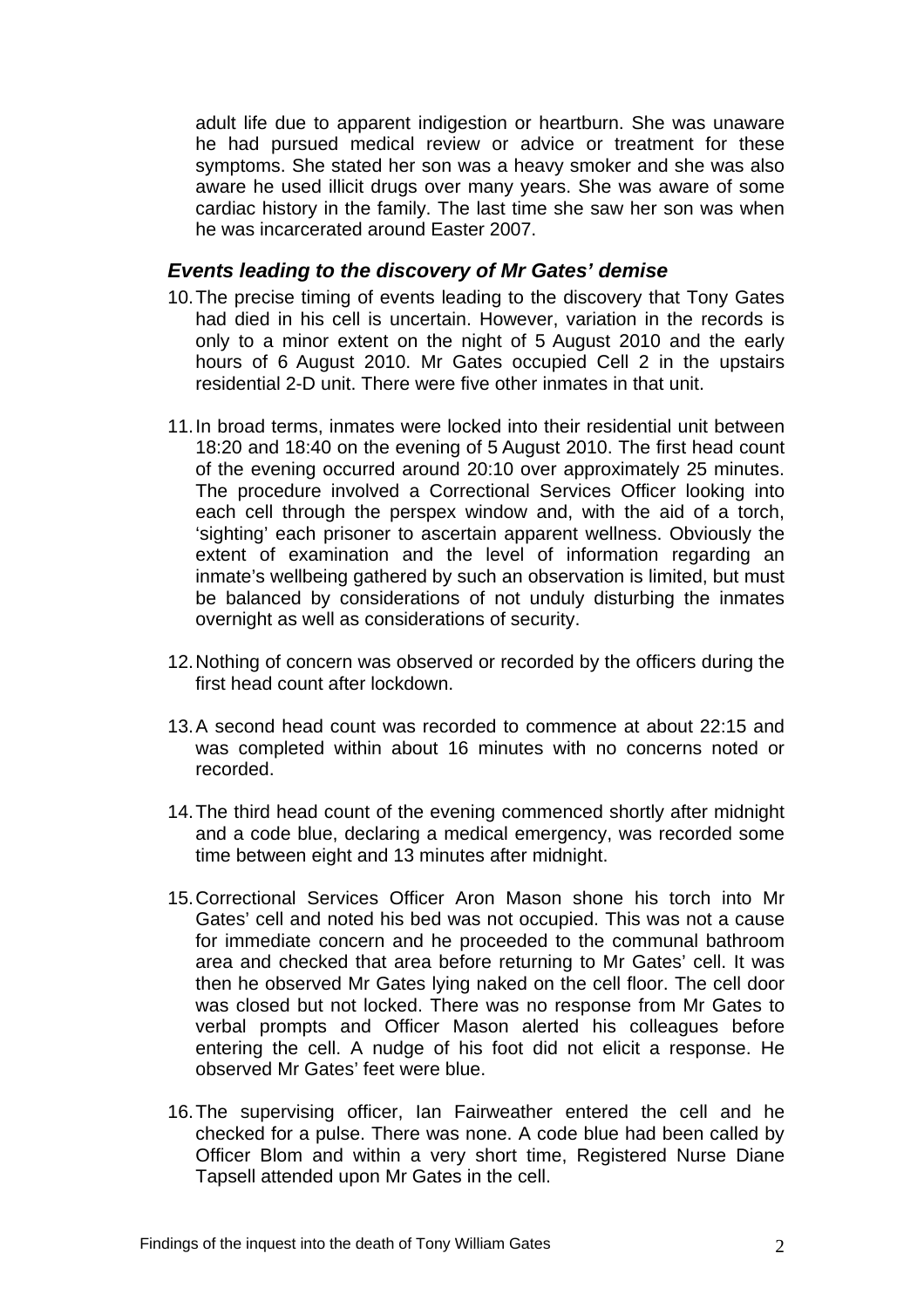- 17. She checked for a carotid pulse, and rechecked with a stethoscope for any sign of inspiration or expiration. There was none. She observed his pupils were fixed and dilated and she declared him deceased. There were no signs of injury on Mr Gates' body but there were signs of post mortem lividity.
- 18. The response to the discovery of Mr Gates lying unresponsive in his cell was prompt and appropriate. A code blue emergency was called as soon as it was clear Mr Gates was unresponsive. I accept the evidence from nurse Tapsell that her assessment accurately concluded he was deceased and efforts at resuscitation were futile.

## *Events leading up to Mr Gates' death*

- 19. Nicholas Fursey was a friend of Tony Gates. They first met in 2003 outside prison and their friendship continued when they both found themselves in custody at Wolston Correctional Centre in 2007.
- 20. They both worked in the sandblasting and paint shop section of the prison over about a one year period. They were in separate residential units but socialised within the prison, sharing 'brews' of coffee. Anthony Murphy was another close friend of Mr Gates during his period at **Wolston**
- 21. Together, the three men had constructed a makeshift bench press at the sandblasting/paint shop worksite. Two sandbags were secured to a mop handle and they constructed a bench from milk crates. Mr Fursey's statement in February 2011 said the weight was 50kg. His oral evidence was that each sandbag was 40kg. Whatever the precise weight was, it was common ground that Mr Gates had only recently resumed some training in a period of between five and 10 days prior to his death, as recalled by both Mr Fursey and Mr Murphy.
- 22. According to Mr Murphy's statement, Mr Gates was motivated to improve his fitness as he was hopeful of gaining parole and being reunited with his son. He was clearly pushing himself with the bench press and he also worked out his arms and legs, walked and used the stairs. He had a limitation due to a shoulder problem.
- 23. Nicholas Fursey recalled it was about four days prior to his death when Mr Gates first complained of chest pain. He recalled Mr Gates describing being 'tight in the chest' and experiencing pain down his legs. Mr Fursey reassured him it was because they had just trained and it was to be expected they would experience some muscle fatigue. He also reminded Tony he had not been training for a long period before resuming physical exercise.
- 24. On the evening of 4 August 2010, Mr Fursey recalled Mr Gates telling him he had chest pain again. Mr Fursey chastised him for 'scoffing down his food' as he thought he had indigestion.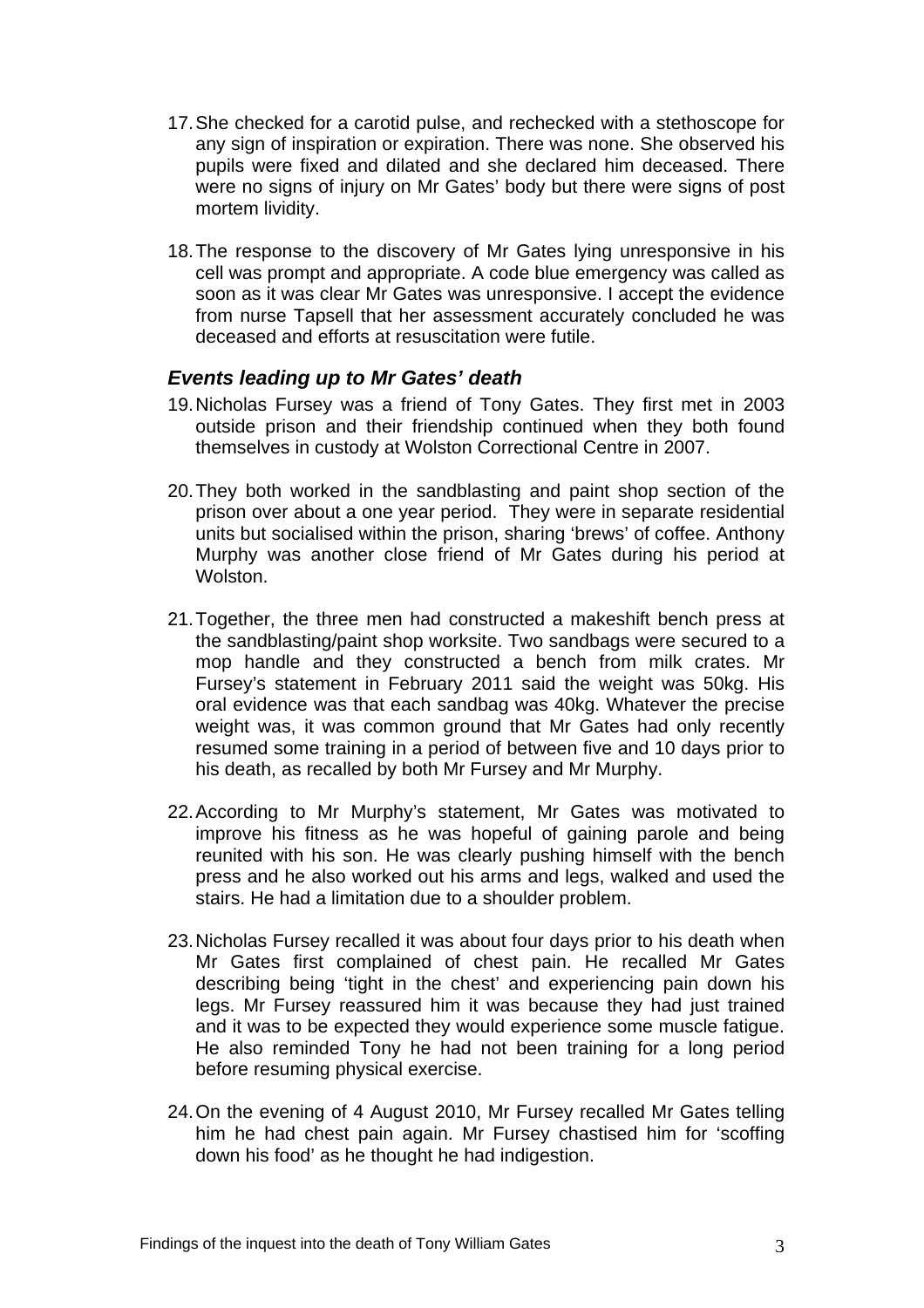- 25. The next day, on 5 August, Mr Fursey did not recall Mr Gates mentioning chest pain. Mr Gates worked that day, but Mr Fursey had the day off.
- 26. Later that day, Mr Fursey recalled Mr Gates complaining of chest pain and pain down his leg. They discussed it and essentially agreed it was due to training. Mr Fursey recalled Mr Gates had a visit with his partner, Eileen Arneil. He recalled she was a registered nurse.
- 27. Mr Fursey recalled Mr Gates telling him she had made a limited assessment of his complaint of pain, noting pain on the left-hand side of his chest and down both lateral rib cage areas. He recalled they had agreed it was probably muscular but she had told him to go and see the nurse.
- 28. Mr Gates had a second visit with his partner Eileen that day, the second in the company of Mr Gates' brother, Jason Gates. Ms Arneil did not recall Mr Gates making any complaint of pain during this second visit during which Mr Gates' brother was doing most of the talking.
- 29. Mr Fursey saw Mr Gates queue to speak with the nurse who was dispensing medication on request at the 'pill parade'. He recalls Mr Gates attending with the nurse for perhaps three minutes before being dismissed.
- 30. He conceded he did not know what Mr Gates had said to the nurse and he could not overhear any conversation.
- 31. Mr Gates' other friend, Anthony Murphy provided a detailed statement to Detective Sergeant Beattie in February 2011. He also confirmed Mr Gates attended the pill parade to see the nurse after complaints of pain following physical exercise. He said Mr Gates explained the pain was up under his right arm and Mr Murphy could not work out how this could occur as he did not think Mr Gates had performed much 'back' work. He did not hear the conversation with the nurse but believed Mr Gates was given Brufen medication and sent back to the unit.
- 32. The inquest heard evidence from Registered Nurse Te Maro. I accept she was a qualified and experienced nurse and gave evidence to the best of her recollection. She could not recall Mr Gates attending at the pill parade on 5 August 2010. On review of the record, she confirmed Mr Gates was not receiving any regular medication which explained why it was unlikely she would have an independent recollection of him as an inmate.
- 33. Nor could she recall anyone attending the pill parade with a complaint of chest pain. In her evidence she stated had there been such a complaint, she would have examined the inmate, checked his pulse, asked questions regarding the onset of pain, checked his pallor, whether he was clammy and the severity of the pain. If it were an emergency situation, she would have called a 'code blue'.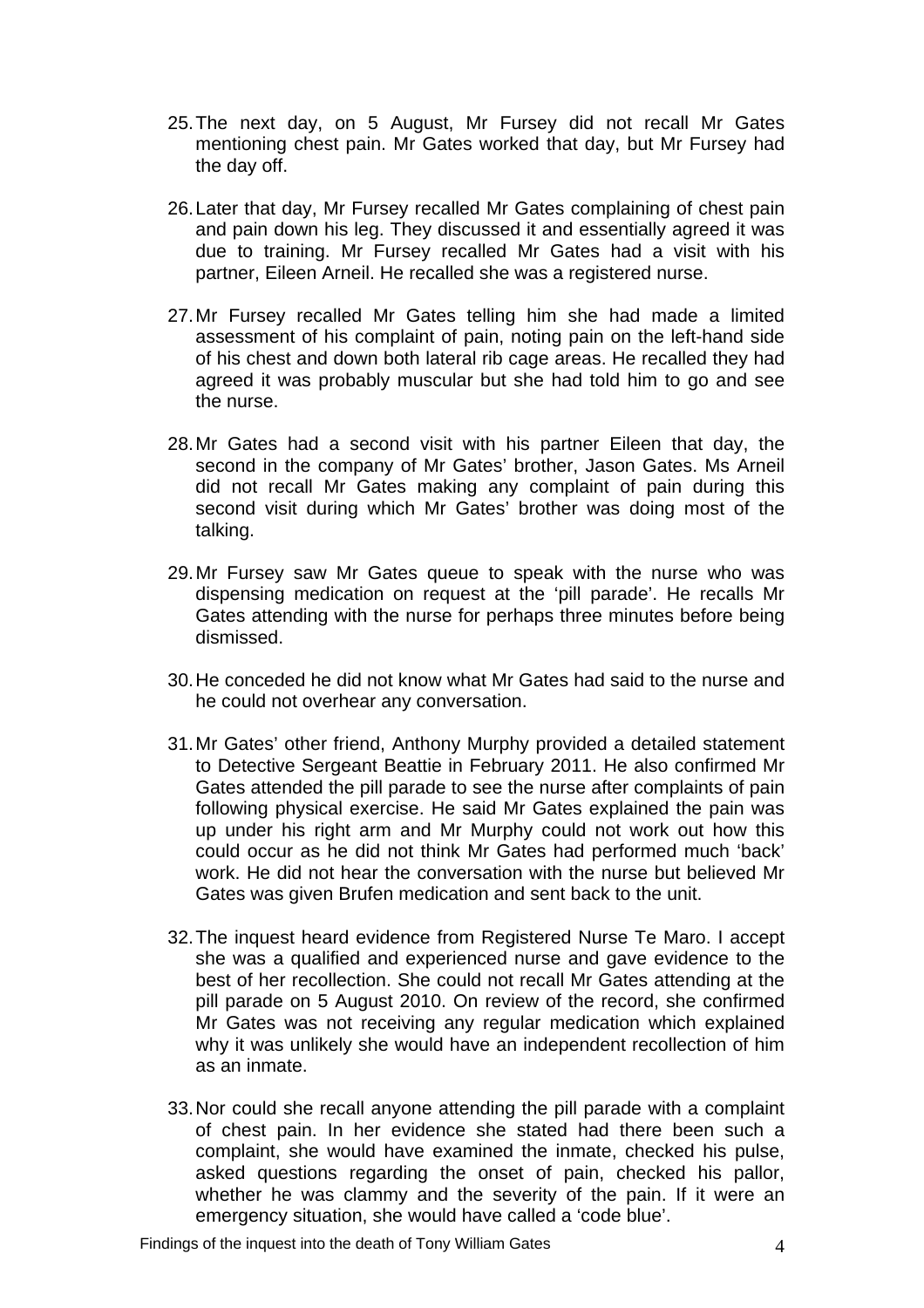- 34. Nor could she recall any inmate attending the pill parade complaining of muscle pain necessitating the issue of either Panadol or Brufen. However, she conceded it was a very common presentation at pill parade for inmates who frequently complained of muscular pain after physical training.
- 35. Her account of whether or not she would record a request for medication was somewhat unsatisfactory. Initially she was uncertain whether she would record such an event, later she stated she would make a record.
- 36. However, the context was these events occurred at a time when responsibility for the delivery of health services to prisoners transferred from Corrective Services to Queensland Health via the Offenders Health Services.
- 37. She confirmed her recollection of the recordkeeping was by use of an A4 spiral bound notepad. This was consistent with the evidence of Detective Sergeant Beattie who inspected the pill record document in March 2011. He could not identify an individual page dated 5 August 2010. He noted there were records which were undated but he could not find the name of Mr Gates entered in the pill record. I accept his evidence. I note that subsequently this document has apparently been archived and is no longer able to be produced.
- 38. I also note there was no evidence that Mr Gates completed a medical request form requesting to be seen at the medical centre in relation to a complaint of pain in the days immediately prior to his death. He had used this procedure on many other occasions during his incarceration to access medical care.
- 39. Registered Nurse Te Maro also acknowledged she had been shown a photograph of Mr Gates in the course of the investigations following his death. She conceded after seeing the photograph she could recall him as an inmate but denied this was due to having seen him at pill parade.
- 40. I accept Registered Nurse Te Maro's evidence overall, subject to my remarks with respect to recordkeeping at the pill parade.

#### *Intercom*

41. I accept the evidence presented to the inquest that there was an operational intercom accessible to each inmate in the residential unit occupied by Mr Gates. Intercoms were checked on a weekly basis. I accept there is no evidence this intercom was activated by Mr Gates seeking medical assistance overnight on 5/6 of August 2010.

## *Medical Review*

Findings of the inquest into the death of Tony William Gates 5 42. The coroner's office arranged for independent review of the medical treatment provided to Mr Gates. This was undertaken by Dr Ian Mahoney of the Clinical Forensic Medicine Unit. A review of the complete record indicated there was no evidence of any previous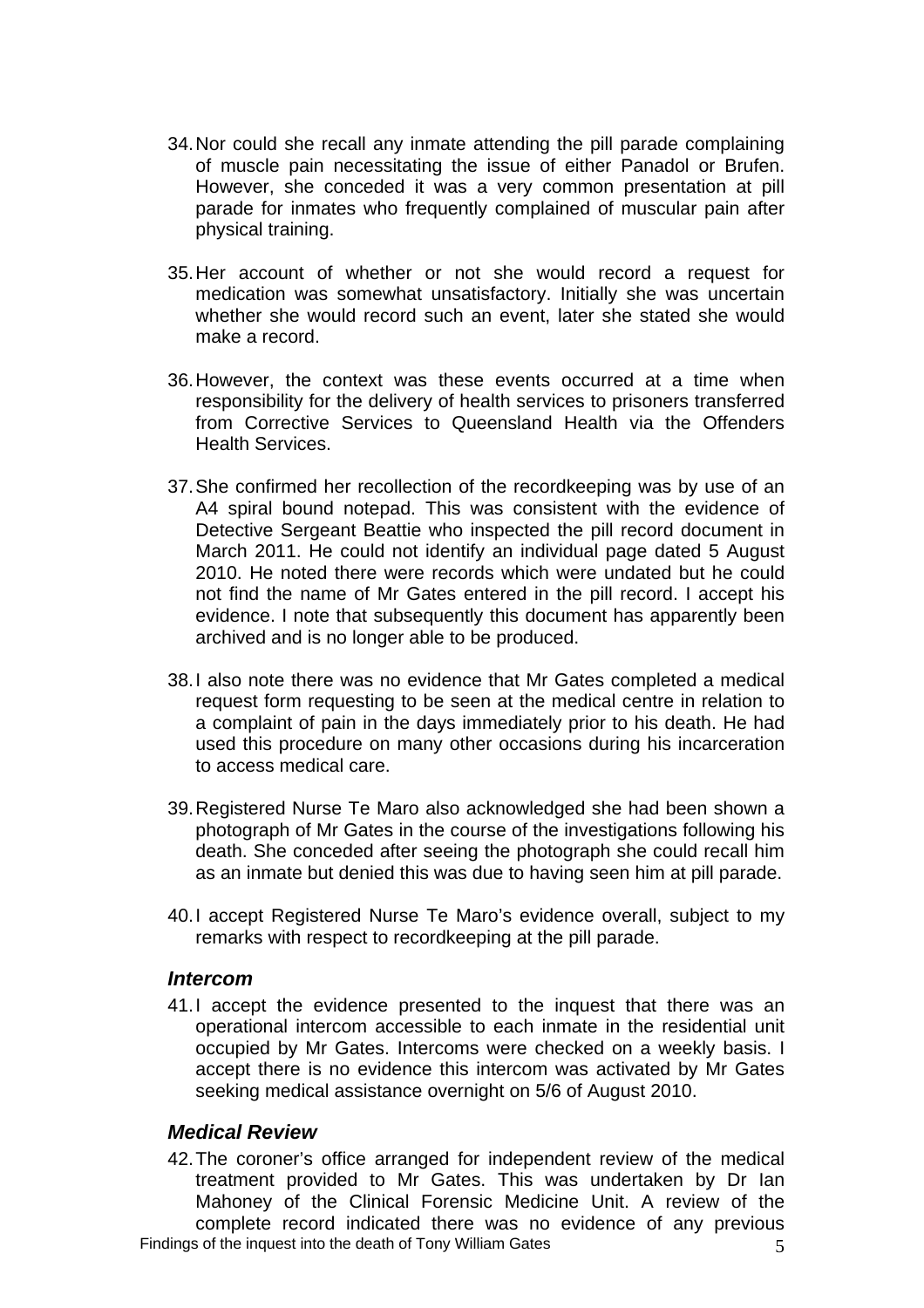presentation by Mr Gates which included any reference to a complaint of chest pain.

- 43. The last entry of his attendance at the medical unit whilst incarcerated was on 8 June 2010. His presentation was for an infected boil. His previous attendance was for an ankle injury in March 2010. Prior to that, he attended for a sore throat in August 2009.
- 44. The most recent blood pressure recording was made in August 2009. Blood pressure was recorded at 134/76 which was within the normal range. A fasting lipid test was undertaken in August 2008 and found to be normal.
- 45. There was a previous incident when Mr Gates complained of shortness of breath whilst in the watch house at Brisbane in April 2007. He was taken to the Princess Alexandra Hospital and assessed. A diagnosis of panic attack was made.
- 46. During 2007 and again in 2008 there were two recorded occasions when Mr Gates attended due to pain following exercise. The first occasion was in December 2007 when he complained of right shoulder pain after doing push ups. He was advised to rest and given antiinflammatory medication. The second occasion was in January 2008 when he again complained of pain after exercise, this time in his neck. He was given Panadol and Brufen.
- 47. I accept Dr Mahoney's evidence that the medical care provided to Mr Gates whilst incarcerated at Wolston Correctional Centre was satisfactory and appropriate.
- 48. I accept Dr Mahoney's conclusion that there was
	- *(1) No history of Mr Gates suffering from cardiac disease.*
	- *(2) No history of Mr Gates complaining of chest pain.*
	- *(3) No issue arising with respect to emergency care on 5/6 August 2010 as it was clearly evident Mr Gates was already deceased at the time he was discovered. The issue of resuscitation was therefore not relevant.*
- 49.I also accept Dr Mahoney's view that the registered nurse's interpretation of Mr Gates' complaint of chest pain was likely provided in the context of recent physical exertion and thus not referred for medical review.

#### *Autopsy*

50. Autopsy examination was performed on Mr Gates' body on 9 August 2010 by the pathologist, Dr Beng Ong. He confirmed there were no signs of recent injury. His examination noted Mr Gates had a body mass index of 30. Internal examination confirmed significant atherosclerosis affecting all the major coronary arteries with the exception of the left main coronary artery. In particular, the most severe occlusion was noted in the right coronary artery. There was only pin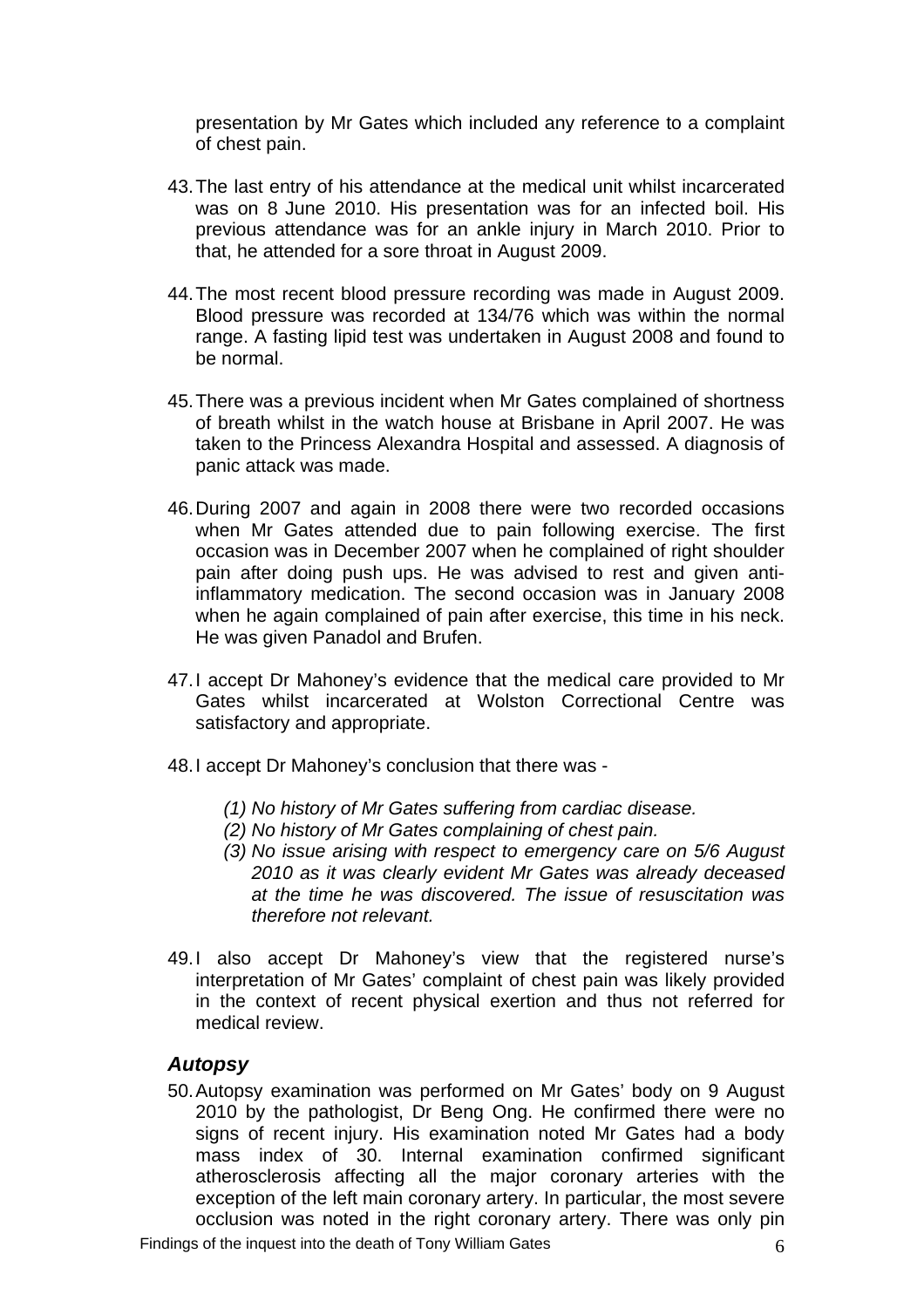point residual lumen enabling the flow of blood to the heart. There was corresponding early infarction noted involving the area supplied by the right coronary artery.

- 51. Dr Ong was able to observe microscopic evidence of subendocardial infarction in the posterior left ventricle with extension into the septum.
- 52. Dr Ong concluded Mr Gates died due to an acute myocardial infarction resulting from coronary atherosclerosis. I accept these findings of the medical cause of his death.
- 53. After consideration of all the evidence, and with the advantage of hindsight available to a coroner, it is likely the chest pain complained of by Mr Gates was due to heart disease. However, this symptom occurred in the context of recent challenging physical exertion as well as a long history of heartburn and indigestion. It is understandable that Mr Gates and others, including his friends and, most probably the registered nurse on the pill parade, underestimated the potential of a serious health problem.

## *Findings pursuant to section 45 of the Coroners Act*

- 54. The identity of the deceased is Tony William Gates who was born on 24 January 1968.
- 55. He died between 10:36pm on 5 August 2010 and 12:10am on 6 August 2010.
- 56. He died in Cell 2 of Unit R2-D in the Wolston Correctional Centre at Wacol, in Queensland.
- 57. He died due to acute myocardial infarction after recently resuming strenuous physical exercise which caused him to experience chest pain as well as pain in his legs and lateral pain. Although this was reported to other inmates and a registered nurse at pill parade, it is most likely he reported it in the context of recent physical exertion, and it was therefore attributed to a muscular cause.
- 58. Mr Gates died due to acute myocardial infarction caused by extensive underlying undiagnosed coronary atherosclerosis.

## *Conclusion and comments*

- 59. I accept Mr Gates received adequate medical care at Wolston Correctional Centre despite his sudden, unexpected death at the relatively young age of 42.
- 60. I accept, on balance, Mr Gates told a registered nurse at pill parade that he was experiencing pain after recent physical exertion. It is likely he referred to arm, chest and leg pain but the context of the symptoms was recent resumption of strenuous exercise.